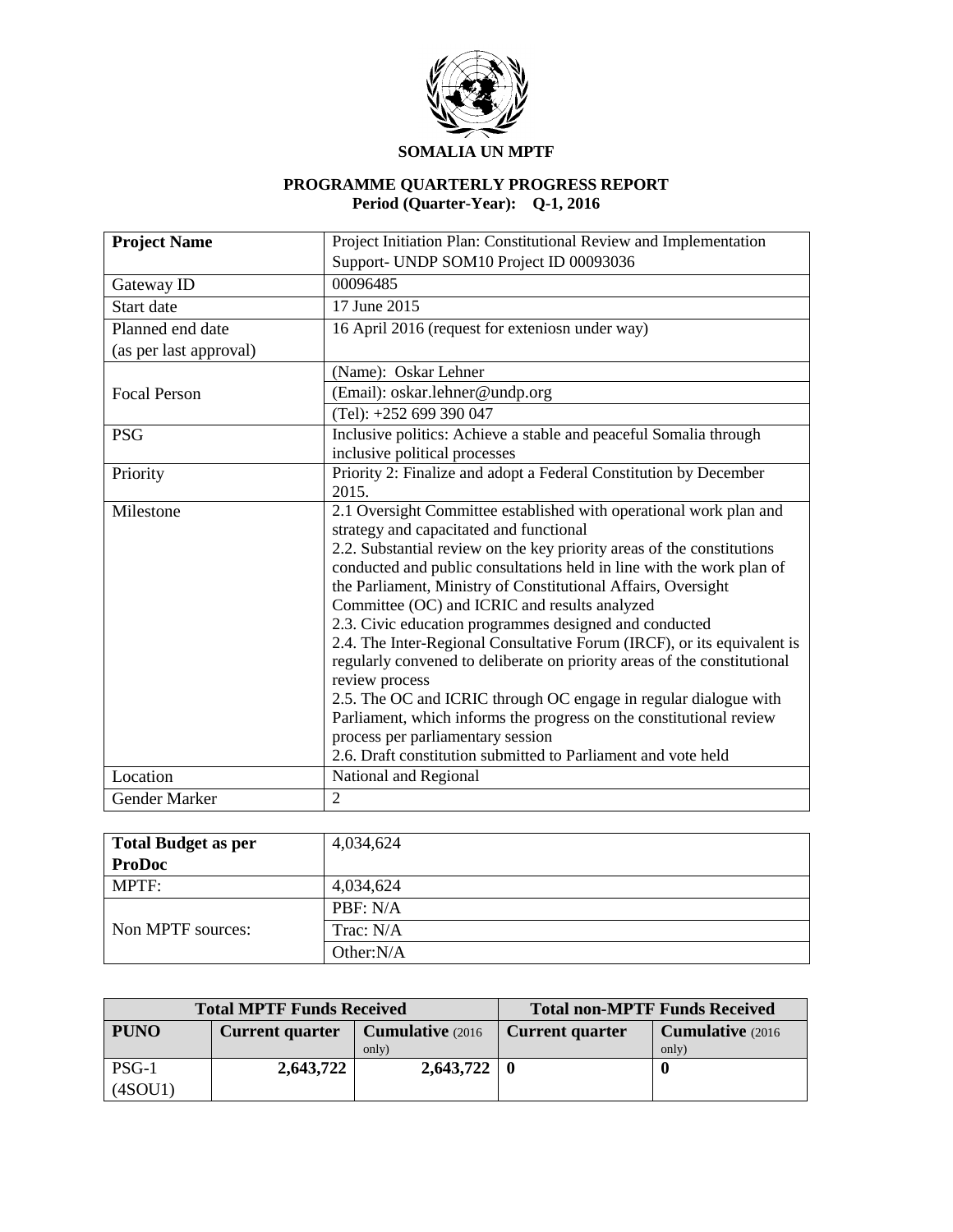

|             | <b>JP Expenditure of MPTF Funds</b> | <b>JP Expenditure of non-MPTF Funds</b> |                        |                          |
|-------------|-------------------------------------|-----------------------------------------|------------------------|--------------------------|
| <b>PUNO</b> | <b>Current quarter</b>              | <b>Cumulative</b> (2016)                | <b>Current quarter</b> | <b>Cumulative</b> (2016) |
|             |                                     | only)                                   |                        | only)                    |
| $PSG-1$     | 611,776                             | $611,776$   0                           |                        |                          |
| (4SOU1)     |                                     |                                         |                        |                          |

## **SITUATION UPDATE**

Momentum of the Constitutional Review Process accelerated in the beginning of 2016 with tangible results being achieved by the Constitutional Stakeholders such as the tabling in the Parliament of the comprehensive report of the Oversight Committee (OC) that revised ten chapters of the Constitution.

The Speakers Forum hosted by the National Federal Parliament Leadership with state assembly speakers of South West, Galmudug and Jubaland State assemblies discussed the ongoing constitutional review process. As a result a MoU was signed between the Parliaments on cooperation among the legislative bodies for this process.

Option papers for a number of contentious issues, such as Police and Courts, stability measures of the Parliament, and others, have been prepared and will be presented during the regional consultations. This will provide a platform for discussion and possible agreement during the consultations at the state and national levels.

In March, the public outreach and general civic education on constitutional review process was launched in Baidoa, hosted by the Southwest State Administration. Organized by the Federal Ministry of Constitutional Affairs, the public outreach event brought together members of mandated institutions including the Independent Constitutional Review and Implementation Commission, and funded by the project.

These key achievements lay the foundations for the remaining State Level Consultations and Civic Education, as well as National Consultation that will take place in the May/June 2016. These will be the platform for dialogue and consensus building on the 10 chapters already revised, and possibly on some of the contentious issues and preferred option.

## **QUARTERLY PROGRESS REPORT RESULTS MATRIX**

#### **OUTCOME STATEMENT**

**OUTCOME 1: INCLUSIVE CONSTITUTIONAL REVIEW PROCESS ACTIVELY IN PLACE AND ENGAGING KEY NATIONAL AND INTERNATIONAL STAKEHOLDERS.**

**Output 1 – National stakeholders, the UN, donors and implementers agree on the Somalia Constitutional Review Master Plan**

|                                           |                            | <b>PROGRESS ON OUTPUT INDICATOR-</b> |                   |  |
|-------------------------------------------|----------------------------|--------------------------------------|-------------------|--|
| <b>INDICATOR</b>                          | <b>TARGET</b>              | <b>THIS OUARTER</b>                  | <b>CUMULATIVE</b> |  |
| <b>Framework of Constitutional Review</b> | Master<br>Plan<br>Prepared |                                      |                   |  |

<sup>1</sup> **Uncertified expenditures**. Certified annual expenditures can be found in the Annual Financial Report of MPTF Office [\(http://mptf.undp.org/factsheet/fund/4SO00](http://mptf.undp.org/factsheet/fund/4SO00) )

 $\overline{\phantom{a}}$ 

 $^{2}$  Fill in only the numbers or yes/no; no explanations to be given here.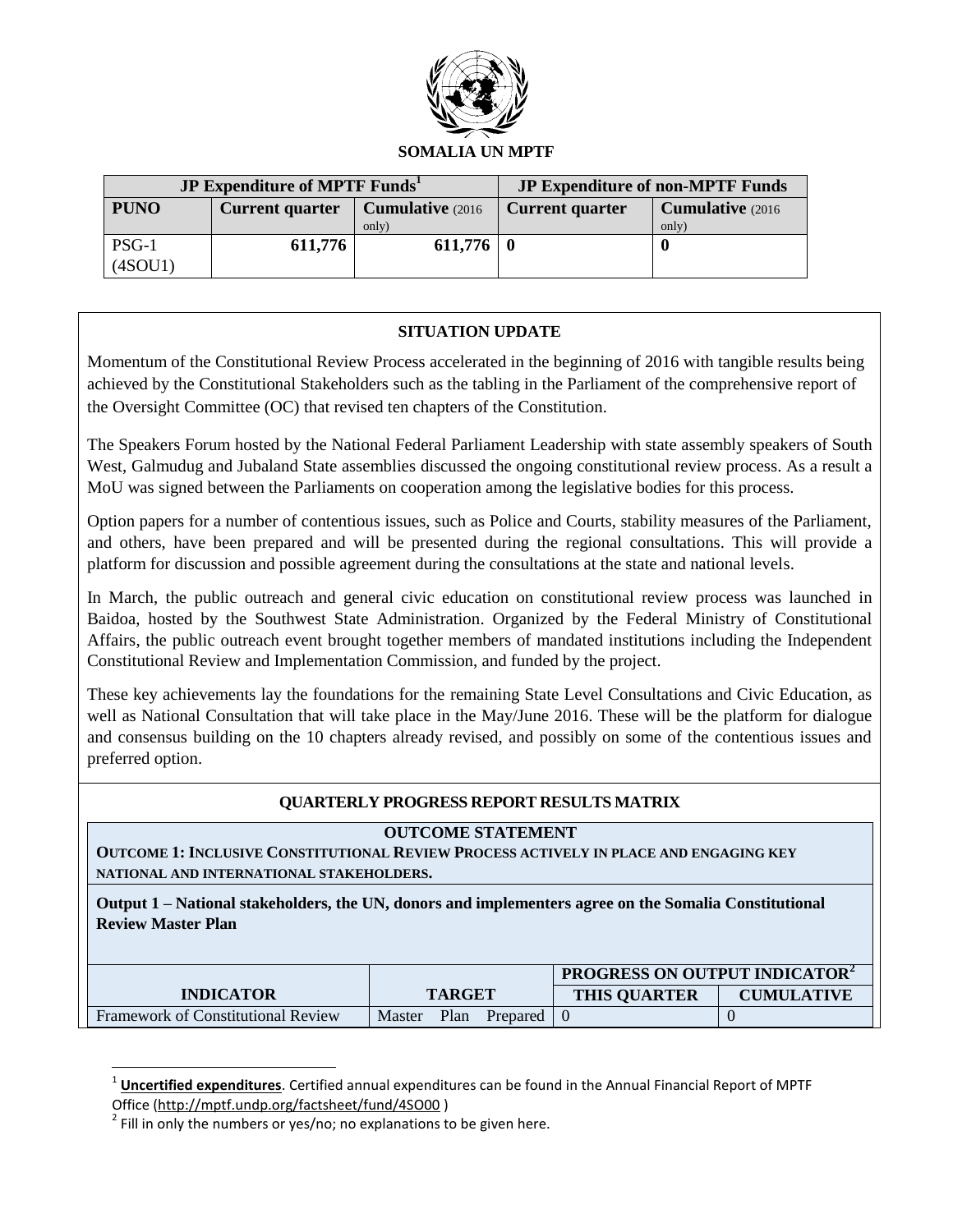

| Process agreed by end of May 2015                                                                                                                                                                                                                                                                                                                                                                                                                                                                                                                                             | and agreed by April 2016                                                                   |                |                  |
|-------------------------------------------------------------------------------------------------------------------------------------------------------------------------------------------------------------------------------------------------------------------------------------------------------------------------------------------------------------------------------------------------------------------------------------------------------------------------------------------------------------------------------------------------------------------------------|--------------------------------------------------------------------------------------------|----------------|------------------|
| Master plan of Constitutional Review<br>Process drafted and circulated;                                                                                                                                                                                                                                                                                                                                                                                                                                                                                                       |                                                                                            |                | $\theta$         |
| <b>UNDP ONLY:</b><br>PIP for Constitutional Review Process, Back to Office Reports; Consultants' reports and deliverables, technical<br>documents shared amongst stakeholders.<br>OUTPUT 2: Political dialogue, negotiations and broad-based consensus building                                                                                                                                                                                                                                                                                                               |                                                                                            |                |                  |
|                                                                                                                                                                                                                                                                                                                                                                                                                                                                                                                                                                               |                                                                                            |                |                  |
| Regional Conferences held                                                                                                                                                                                                                                                                                                                                                                                                                                                                                                                                                     | By April 2016;                                                                             | $\bf{0}$       | $\overline{0}$   |
| Each regional conference presents<br>recommendations for the National<br>Conference;                                                                                                                                                                                                                                                                                                                                                                                                                                                                                          | By April 2016                                                                              | $\overline{0}$ | $\overline{0}$   |
| National Conference outlines main<br>consensus reached                                                                                                                                                                                                                                                                                                                                                                                                                                                                                                                        | By April 2016                                                                              | $\overline{0}$ | $\theta$         |
| Narrative Report to be finalized by Implementing Partner.<br>Social media links for Regional Consultation Baidoa:<br>Video links - https://www.youtube.com/watch?v=nkWLU7wvJrY<br>News websites for all the three days:<br>http://www.jowhar.com/madaxweynaha-koofur-galbeed-oo-ka-baydhabo-furay-shirka-dib-u-eegista-dastuurka/<br>http://www.jowhar.com/shirkii-dib-u-eegista-arrimaha-dastuurka-ee-ka-furmay-baydhabo-oo-maalintii-labaad-galay/<br>http://www.jowhar.com/shirkii-dib-u-eegista-arrimaha-dastuurka-oo-maanta-lagu-soo-gaba-gabeeyay-baydhabo-<br>sawirro/ | https://www.youtube.com/watch?v=mQiT9gvbSdc<br>https://www.youtube.com/watch?v=aKZQyBQ1w2M |                |                  |
| <b>OUTPUT 3: Civic education and public consultation processes undertaken</b>                                                                                                                                                                                                                                                                                                                                                                                                                                                                                                 |                                                                                            |                |                  |
| Civic Education Plan drafted and agreed   By April 2016<br>by national stakeholders                                                                                                                                                                                                                                                                                                                                                                                                                                                                                           |                                                                                            | $\overline{0}$ | $\boldsymbol{0}$ |
| Website for the Constitutional review<br>process functioning by end of July 2015                                                                                                                                                                                                                                                                                                                                                                                                                                                                                              | By April 2016                                                                              | $\overline{0}$ | $\mathbf{0}$     |
| At least one media civic education<br>activity launched, at National and<br>Regional level;                                                                                                                                                                                                                                                                                                                                                                                                                                                                                   | By April 2016                                                                              |                |                  |
| At least 1 specific civic education<br>activity for women undertaken, in more<br>than one region;                                                                                                                                                                                                                                                                                                                                                                                                                                                                             | By April 2016                                                                              |                |                  |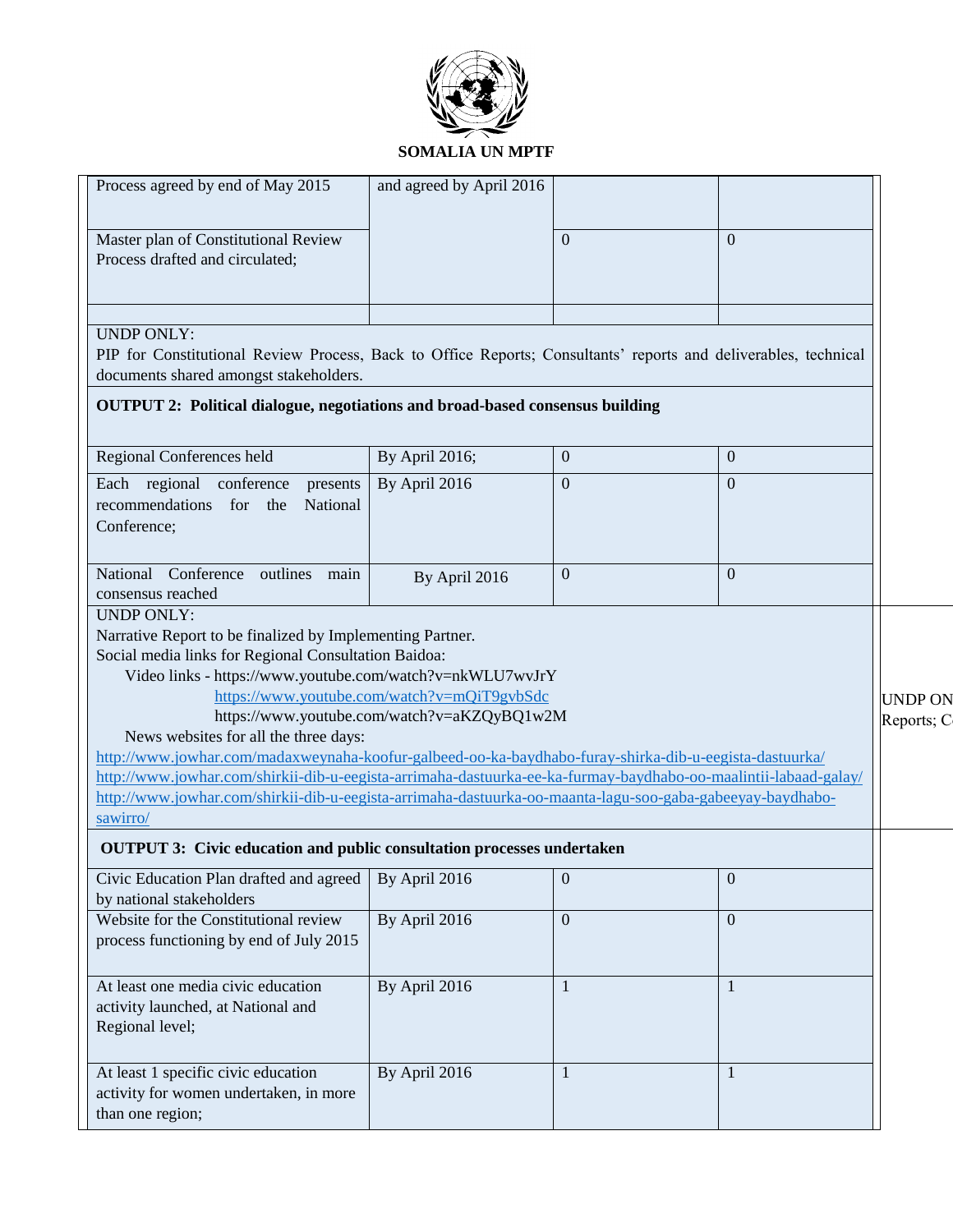

| At least one specific civic education                                                                           | By April 2016                               | $\Omega$ | $\overline{0}$ |  |  |  |  |
|-----------------------------------------------------------------------------------------------------------------|---------------------------------------------|----------|----------------|--|--|--|--|
| activity for youth undertaken until                                                                             |                                             |          |                |  |  |  |  |
| September 2015, in more than one                                                                                |                                             |          |                |  |  |  |  |
| region                                                                                                          |                                             |          |                |  |  |  |  |
| <b>UNDP ONLY:</b>                                                                                               |                                             |          |                |  |  |  |  |
|                                                                                                                 |                                             |          |                |  |  |  |  |
| Narrative Report to be finalized by Implementing Partner.                                                       |                                             |          |                |  |  |  |  |
|                                                                                                                 |                                             |          |                |  |  |  |  |
| Social media links for Regional Consultation Baidoa:                                                            |                                             |          |                |  |  |  |  |
| Video links - https://www.youtube.com/watch?v=nkWLU7wvJrY                                                       |                                             |          |                |  |  |  |  |
|                                                                                                                 | https://www.youtube.com/watch?v=mQiT9gvbSdc |          |                |  |  |  |  |
|                                                                                                                 | https://www.youtube.com/watch?v=aKZQyBQ1w2M |          |                |  |  |  |  |
| News websites for all the three days:                                                                           |                                             |          |                |  |  |  |  |
| http://www.jowhar.com/madaxweynaha-koofur-galbeed-oo-ka-baydhabo-furay-shirka-dib-u-eegista-dastuurka/          |                                             |          |                |  |  |  |  |
| http://www.jowhar.com/shirkii-dib-u-eegista-arrimaha-dastuurka-ee-ka-furmay-baydhabo-oo-maalintii-labaad-galay/ |                                             |          |                |  |  |  |  |
| http://www.jowhar.com/shirkii-dib-u-eegista-arrimaha-dastuurka-oo-maanta-lagu-soo-gaba-gabeeyay-baydhabo-       |                                             |          |                |  |  |  |  |
| sawirro/                                                                                                        |                                             |          |                |  |  |  |  |
|                                                                                                                 |                                             |          |                |  |  |  |  |
| OUTCOME 2: KEY NATIONAL STAKEHOLDERS WITH CAPACITY STRENGTHENED AND ABLE TO ENGAGE AND                          |                                             |          |                |  |  |  |  |
| <b>COMPLETE THE REVISION</b>                                                                                    |                                             |          |                |  |  |  |  |
|                                                                                                                 |                                             |          |                |  |  |  |  |
| OUTPUT 4: Capacities of relevant national constitutional institutions supported                                 |                                             |          |                |  |  |  |  |
| Office space set up in first months of                                                                          | MoCA, ICRIC and OC                          | Complete | Complete       |  |  |  |  |
| PIP initiation;                                                                                                 | staffed<br>and<br>up                        |          |                |  |  |  |  |
| capacitated to perform<br>Complete<br>All support staff and constitutional<br>Complete                          |                                             |          |                |  |  |  |  |
| their mandates<br>experts hired until end of 2015;                                                              |                                             |          |                |  |  |  |  |
| At least one thematic session and/or one<br>1<br>1                                                              |                                             |          |                |  |  |  |  |

## per institution; UNDP ONLY:

training session conducted each month,

PIP for Constitutional Review Process, Back to Office Reports; Consultants' reports and deliverables, narrative report of implementing partner.

| <b>OUTPUT 5: Capacities of relevant sub-national institutions</b> |                                   |  |         |  |  |  |  |
|-------------------------------------------------------------------|-----------------------------------|--|---------|--|--|--|--|
| All staff hired and office set-up in                              | Puntland institutions and Partial |  | Partial |  |  |  |  |
|                                                                   | IRA institutions staffed          |  |         |  |  |  |  |
|                                                                   | up and capacitated to             |  |         |  |  |  |  |
|                                                                   | perform their mandates            |  |         |  |  |  |  |
|                                                                   | and to engage in the              |  |         |  |  |  |  |
|                                                                   | national constitutional           |  |         |  |  |  |  |
|                                                                   | review process                    |  |         |  |  |  |  |
|                                                                   |                                   |  |         |  |  |  |  |

### UNDP ONLY:

PIP for Constitutional Review Process, Back to Office Reports; Consultants' reports and deliverables, project staff monitoring.

### **NARRATIVE**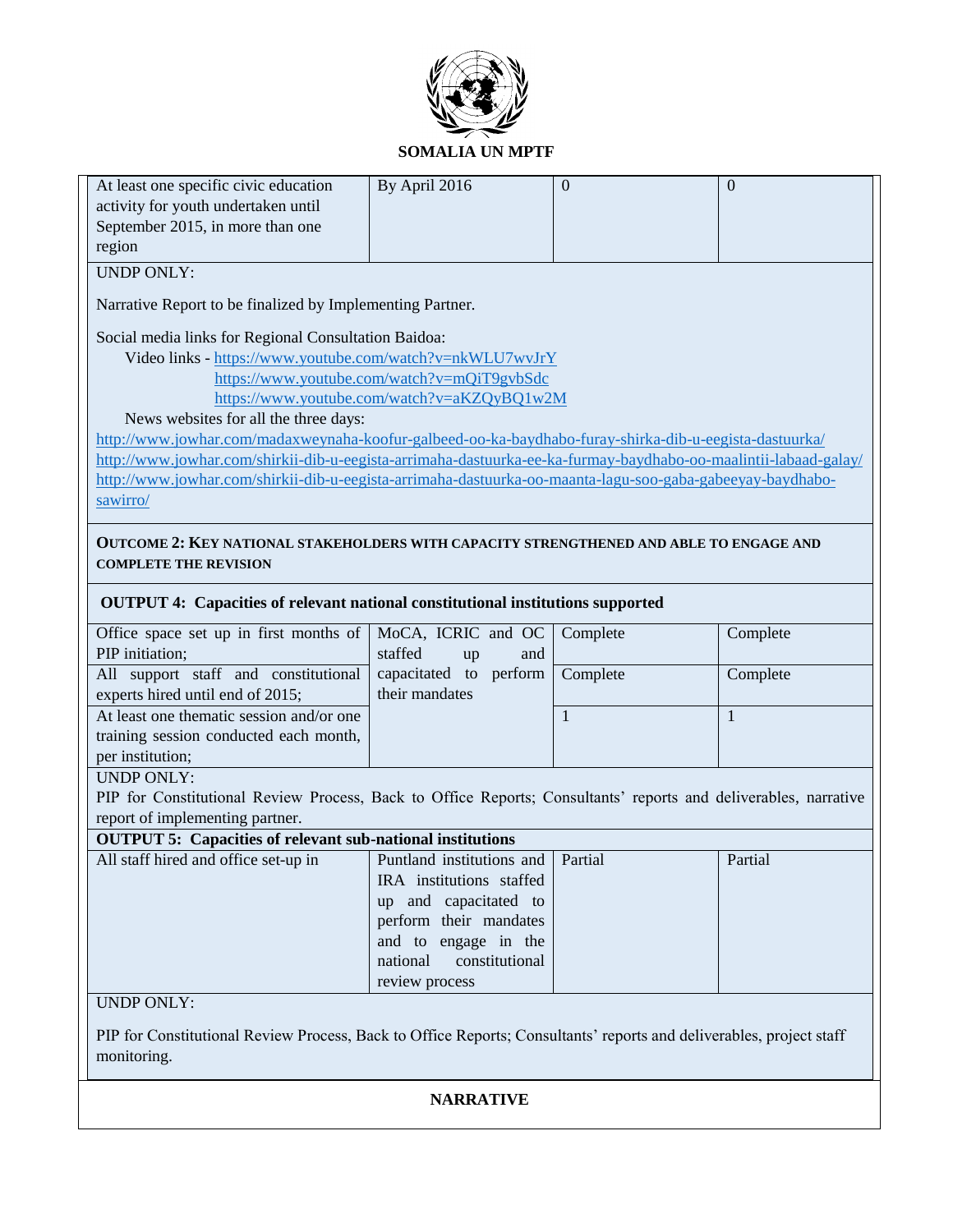

#### **OUTCOME 1: INCLUSIVE CONSTITUTIONAL REVIEW PROCESS ACTIVELY IN PLACE AND ENGAGING KEY NATIONAL AND INTERNATIONAL STAKEHOLDERS.**

The revision of 10 chapters of the constitution was completed in January by the OC and ICRIC in Nairobi, in the presence of UN experts and with the support of Max Plank. This revision culminated with the tabling of a comprehensive report of the OC with the revisions agreed between OC and ICRIC for the version to be tabled in the parliament.

A preliminary revision of the remaining five contentious chapters of the Constitution will take place in May 2016 in Nairobi-Kenya. UNDP Constitution Making Expert will be amongst the panel of experts that participated and provided support in the revision exercise.

The ten chapters were tabled at the parliament on 15 February in the presence of the Speakers of the Regional Parliaments, Prime-Minister and Minister of Constitutional Affairs. This was a milestone in the process of revision of the provisional constitution as, with the participation of the Regional Assemblies, an amended text was presented and will be discussed in future consultations at the state and national level.

Cooperation between National Federal Parliament and the Regional Assemblies of South West, Galmudug and Jubaland State assemblies for the Constitutional Review Process was formalized in February with an MOU establishing the Forum of Somali Parliaments that was adopted by the President of the Federal Republic. The MoU establishes guiding principles of cooperation and collaboration between the legislative bodies, and continuous information sharing on legal drafting. It was the result of a one-week retreat held in Mogadishu with NFP and regional Assemblies. Discussions took place on ongoing constitutional review process, modalities for regional consultations scheduled to take place on member state level, as well as information sharing and cooperation among the legislative bodies.

Option papers on a number of contentious issues, such as Police and Courts, stability measures of the Parliament and others, have been prepared by UN Experts and submitted to the executive and will be presented during the regional consultations, thus providing a platform for discussion and possible agreement to be reached at the state level and national level.

In March, the public outreach and general civic education on constitutional review process was launched in Baidoa, with a regional public outreach event hosted by the Southwest State Administration, organized by the Federal Ministry of Constitutional Affairs. Funded by the project, the consultation brought together the Oversight Committee, ICRIC, Members of the Federal Parliament.

The public out reach event took place as a 3-day event that included over 200 participants, which discussed the background of Somali Constitution review process, including the forthcoming consultations at regional and national level on the contentious issues, as well as proposed constitutional amendments. During this event, there were also meetings with selected Members of Parliament of Southwest led by their Speaker, Women, Youth, Religious Leaders, Vulnerable Groups and Business Community.

## **OUTCOME 2: KEY NATIONAL STAKEHOLDERS WITH CAPACITY STRENGTHENED AND ABLE TO ENGAGE AND COMPLETE THE REVISION**

The project provided technical and financial support for the completion of Office Set-up and Technical expertise for the Ministry of Constitutional Affairs, with a renewed and equipped office and 22 advisors working. Supporting the MoCA, the advisors are working in areas such as civic education, amongst others. Similar support continues to be provided to ICRIC and OC.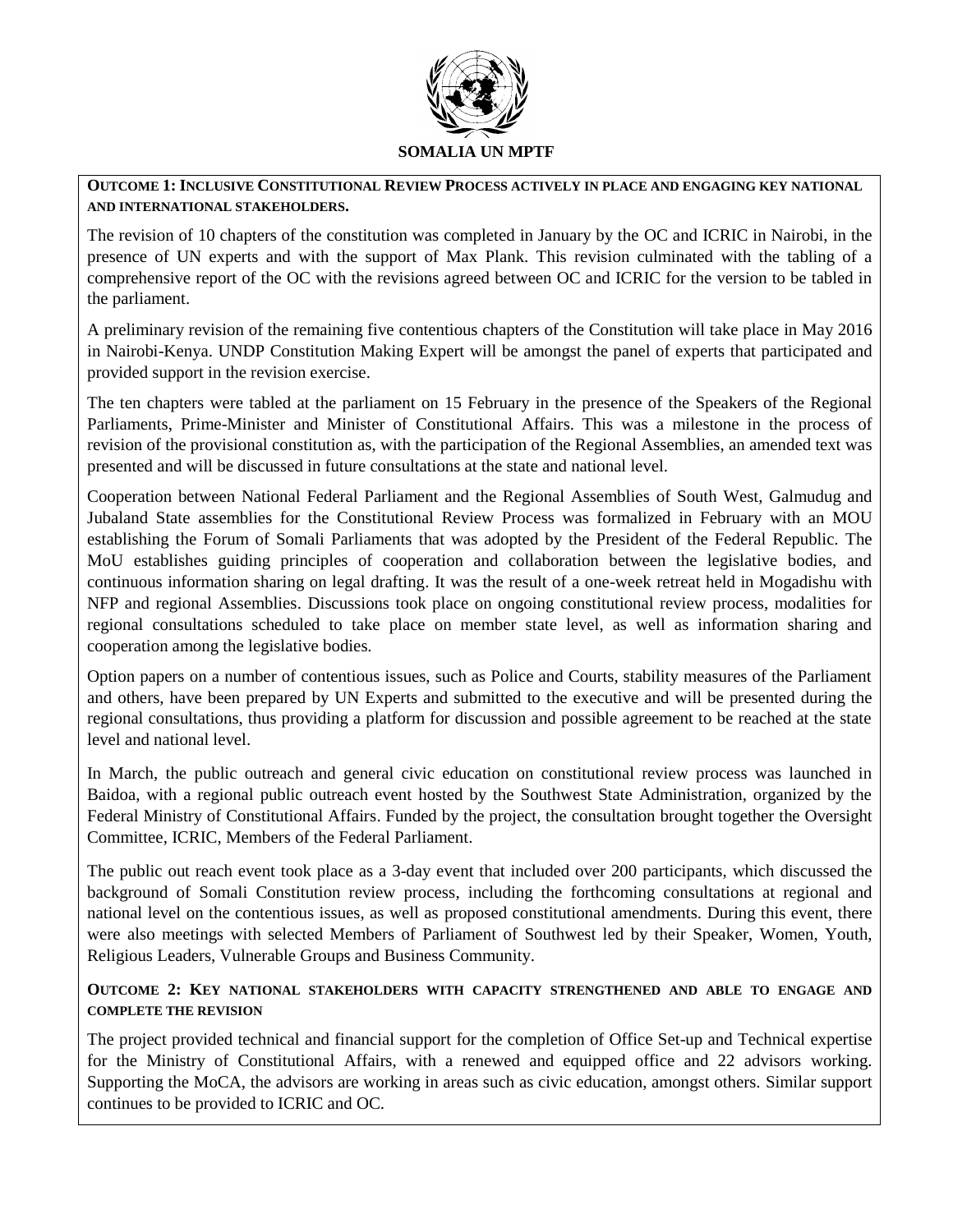

With the objective to disseminate timely information of the constitutional review process, the Ministry of Constitution, Federal Affairs and Democratization, in Puntland has developed a public information plan and guidelines for the participation of women and marginalized groups in this process. They have also undertaken a comparative analysis on participation of women in Muslim and African countries in similar processes. These documents have been developed by a project funded Legal Advisor.

#### **Other Key Achievements**

Other key achievements of the Joint Programme can be summarized as follows:

- Printing of over 2,800 copies of the OC report with the 10 revised chapters of the constitution.
- Formulation and delivery of training to 9 MoCFAD staff (5M, 4F) on various topics related to procurement, such as market survey, maintaining supplier's database and tracking suppliers' history.
- Completion of Office and Technical Expertise set-up for MoCA: recruitment of 22 project funded advisors for MOCA completed; renovation of office premises, payment of running costs such as internet, transport and communications; ICT equipment, Office Furniture;
- Hiring of OC 3 support staff: 1 Administrative advisor and 2 legal translators;
- Continued operational support to ICRIC: car rental, communications, office space, accommodation.

## **Challenges (incl: Delays or Deviations) and Lessons Learnt:**

Coincidence with other political processes and events, such as the high level partnership forum and recess period of the National Federal Parliament, have required the involvement of constitutional stakeholders and resulted to the postponement of regional consultations.

### **Peacebuilding impact**

The Constitutional Review Process is part of the process for inclusive politics. It will impact on the peacebuilding and the ongoing political processes in Somalia, such as the 2016 electoral process and will bring a new composition of the parliament and term.

In the immediate future, this process will be important for discussions and agreement on a number of contentious issues. These include the presentation not only of the initial revision of 10 chapters of constitution as well as the option papers on contentious issues, such as police and courts, revenues powers and sharing, and other Fiscal Arrangements in a Federal Somalia, Upper House, and Status of Mogadishu.

To this extent, the comprehensive national dialogue and agreement on the solution and way forward that these consultations will bring about are crucial for peacebuilding process.

#### **Looking ahead**

- **State level consultations and state level civic education** during the months of April and May, envisaged to be held in 4 regions simultaneously and with representatives of MoCA, OC and ICRIC;
- National National Conference to be held at the end of May, in Garowe. The objective will be for representatives from the States and various stakeholders to discuss the conclusions of the Consultations and Civic Education events at the state level. It is expected that a final agreement on the first 10 revised chapters will be reached and a discussion on the five remaining chapters and contentious issues chapters will take place.
- **Drama Shows** are organized by the OC, with the aim of promoting dialogue-based, problem-solving forum of a peace meeting, through poetry, music and oration. Somali oral culture is a very powerful tool to promote peace and conflict resolution.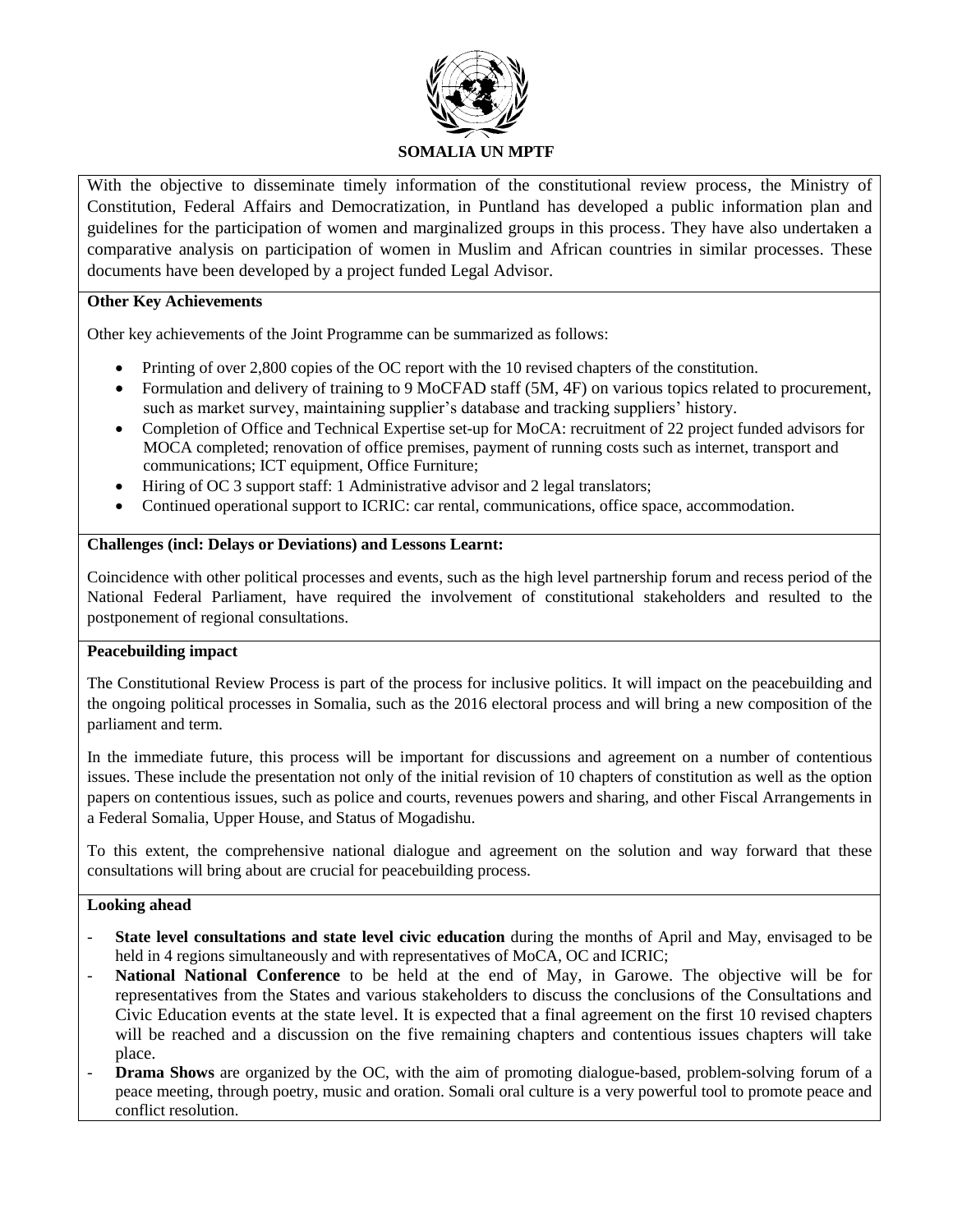

- **Revision of the final text of the constitution**, based also on results and agreement from state level and national consultations.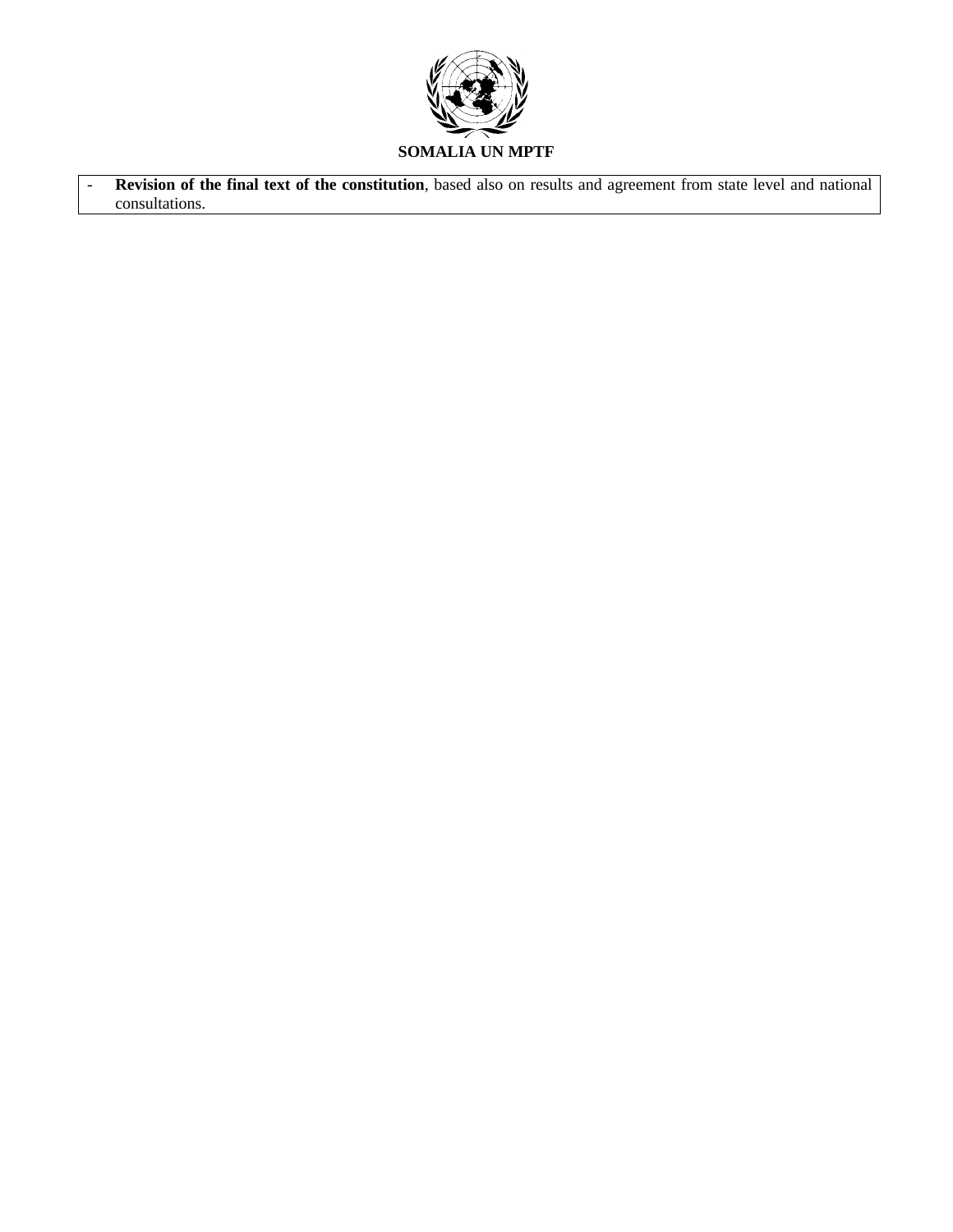

# **ANNEX 1. RISK MANAGEMENT**

 $\overline{a}$ .

This section can be used to update or use the risk logs developed during the project development stage and provide any mitigation measures being undertaken by the project.

| Type of Risk <sup>3</sup> | <b>Description of Risk</b>                                    | <b>Mitigating Measures</b>                                     |
|---------------------------|---------------------------------------------------------------|----------------------------------------------------------------|
| Political                 | Constitutional Oversight Committee does not take sufficient   | Project has been developed in close partnership with the       |
| Organizational            | leadership to progress constitutional review and              | Speaker and Committee Chair + specific TA resources are        |
|                           | implementation agenda                                         | dedicated to upskilling the Committee                          |
| Political                 | Coincident timing with other political processes, such as the | Project continues to support the national stakeholders in the  |
| Organizational            | Electoral Consultative Process, impacting negatively on the   | revision process providing options to maintain the vitality of |
|                           | momentum of the constitutional review.                        | the process.                                                   |
| Environmental             | <b>Constitutional National Stakeholders coordination and</b>  | UN to provide advice on coordination mechanisms and            |
| Political                 | cooperation mechanism delayed and not progressing, thus       | provide support for the development and implementation of      |
|                           | undermining the revision.                                     | this mechanism. Provision of technical advice of               |
|                           |                                                               | constitutional experts to provide options to the national      |
|                           |                                                               | stakeholders on possible solutions for the process and its     |
|                           |                                                               | particular issues.                                             |
| Environmental             | Delays in progressing constitutional dialogue due to          | UNSOM to take the lead in working closely with FGS and         |
| Political                 | breakdown in relations between Federal Government and         | NFP to support political dialogue and negotiation with         |
|                           | IRAs/other stakeholders                                       | regions, including Puntland.                                   |
| Environmental             | Outbreak of violence or serious deterioration of the security | Programme team will adjust programme activities to             |
| Security                  | environment in Somalia                                        | changes in the security situation. Increased use of civil      |
|                           |                                                               | society organizations, universities, legal aid centers and     |
|                           |                                                               | paralegals to implement activities.                            |
| Environmental             | Serious deterioration in relations between UN and the NFP     | Maintenance of respectful, collaborative approach and          |
| Political                 | or Government                                                 | transparency; vigilance in regards to developments relating    |
|                           |                                                               | to continued transition in Somalia. Donors need to be aware    |
|                           |                                                               | that slowness may be necessary to ensure counterparts are      |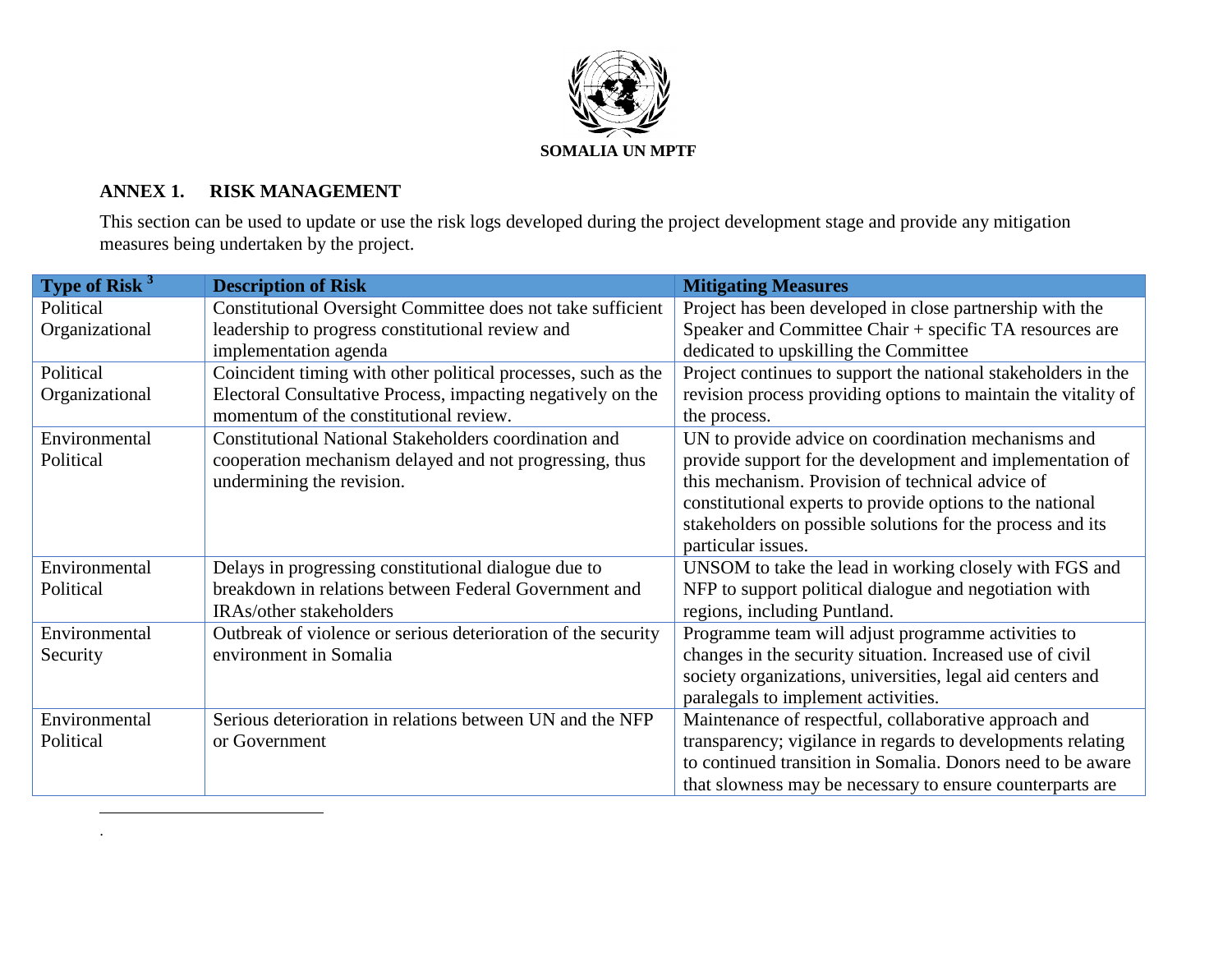

|                |                                                            | on board and committed                                 |
|----------------|------------------------------------------------------------|--------------------------------------------------------|
| Environmental  | Key stakeholders unwilling to collaborate with other       | Open, consultative programme planning and development  |
| Political      | partners and engage in collaborative approach to project   | approaches will be pursued; careful relationship       |
|                | implementation                                             | development and management are prioritized.            |
| Organizational | Poor cooperation with UNSOM and UNCT agencies,             | Implementation of TOR of Integrated Constitutional     |
|                | competition between these organizations, weak coordination | Support Team to promote coordination and collaboration |